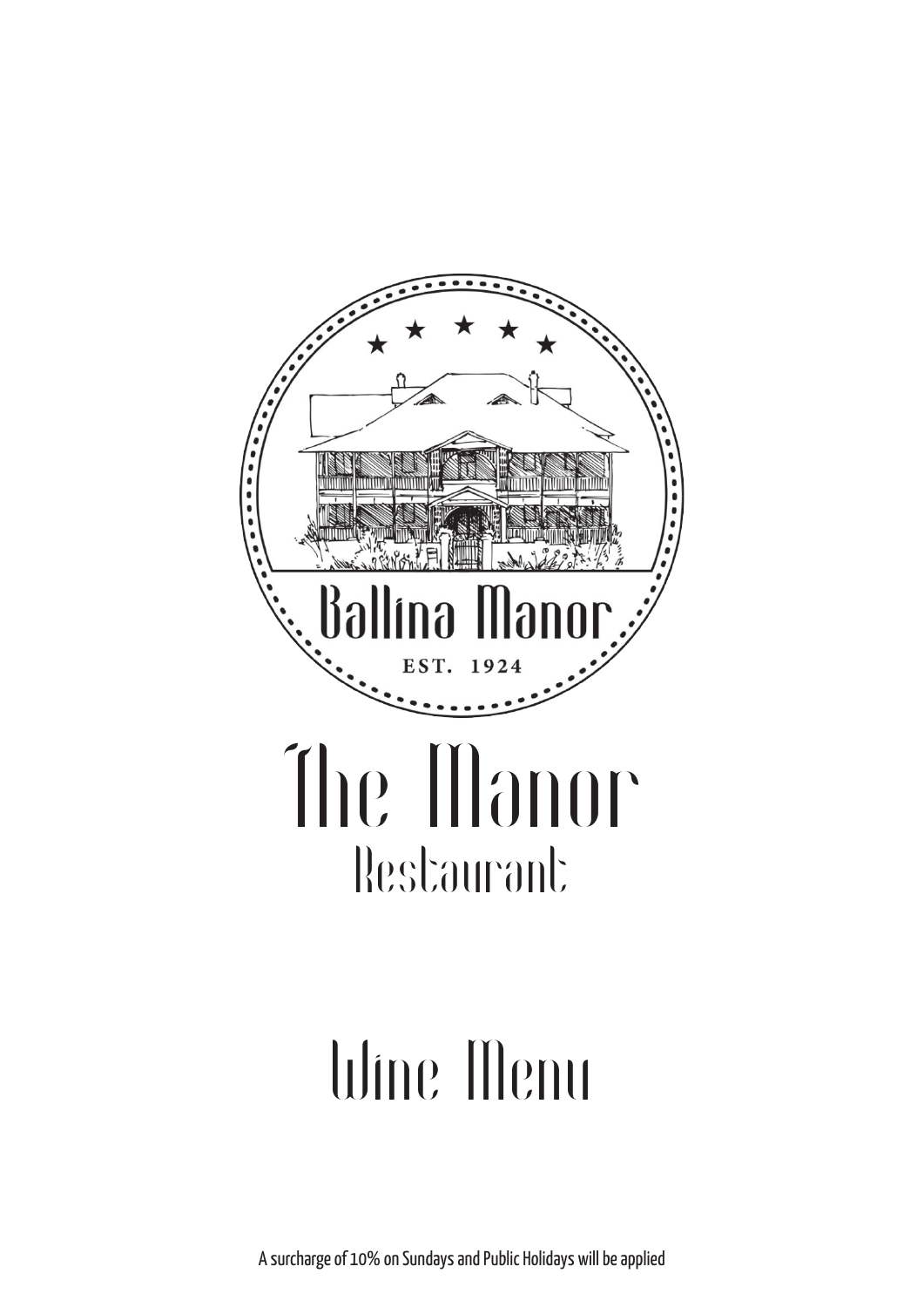## Sparkling & Champagne

|                                                                     | Glass | <b>Bottle</b> |
|---------------------------------------------------------------------|-------|---------------|
| Delamere Chardonnay/Pinot Noir NV Tasmania 59                       |       | 59            |
| Ca Di Alte Prosecco Veneto Italy 30                                 |       | 30            |
| Hesketh Madeline Alice Chardonnay Pinot Noir Adelaide Hills SA 9 29 | 9     | 29            |
| Lanson Pere et fils Brut Reims France 135                           |       | 135           |
| 2018 Spring Seed Wine Co Sweet Pea Moscato McLaren Vale SA          |       | 30            |

### Whites

|                                                               | Glass | <b>Bottle</b> |
|---------------------------------------------------------------|-------|---------------|
| 2018 Little Angel Sauvignon Blanc Marlborough NZ              | 9     | 29            |
| 2018 Pepper Tree Semillon Sauv Blanc Hunter Valley/Orange NSW |       | 34            |
| 2017 Jericho Fiano Adelaide Hills SA                          |       | 40            |
| 2018 Atlas Watervale Riesling SA                              |       | 36            |
| 2016 White Stripes Pinot Grigio Alpine Valleys VIC            | 11    | 35            |
| 2017 Gustave Lorentz Alsace Reserve Pinot Gris FR             |       | 59            |
| 2016 Pacha Mama Chardonnay Yarra Valley VIC                   | 12    | 40            |
| 2016 Voyager Estate Chardonnay Margaret River WA              |       | 79            |